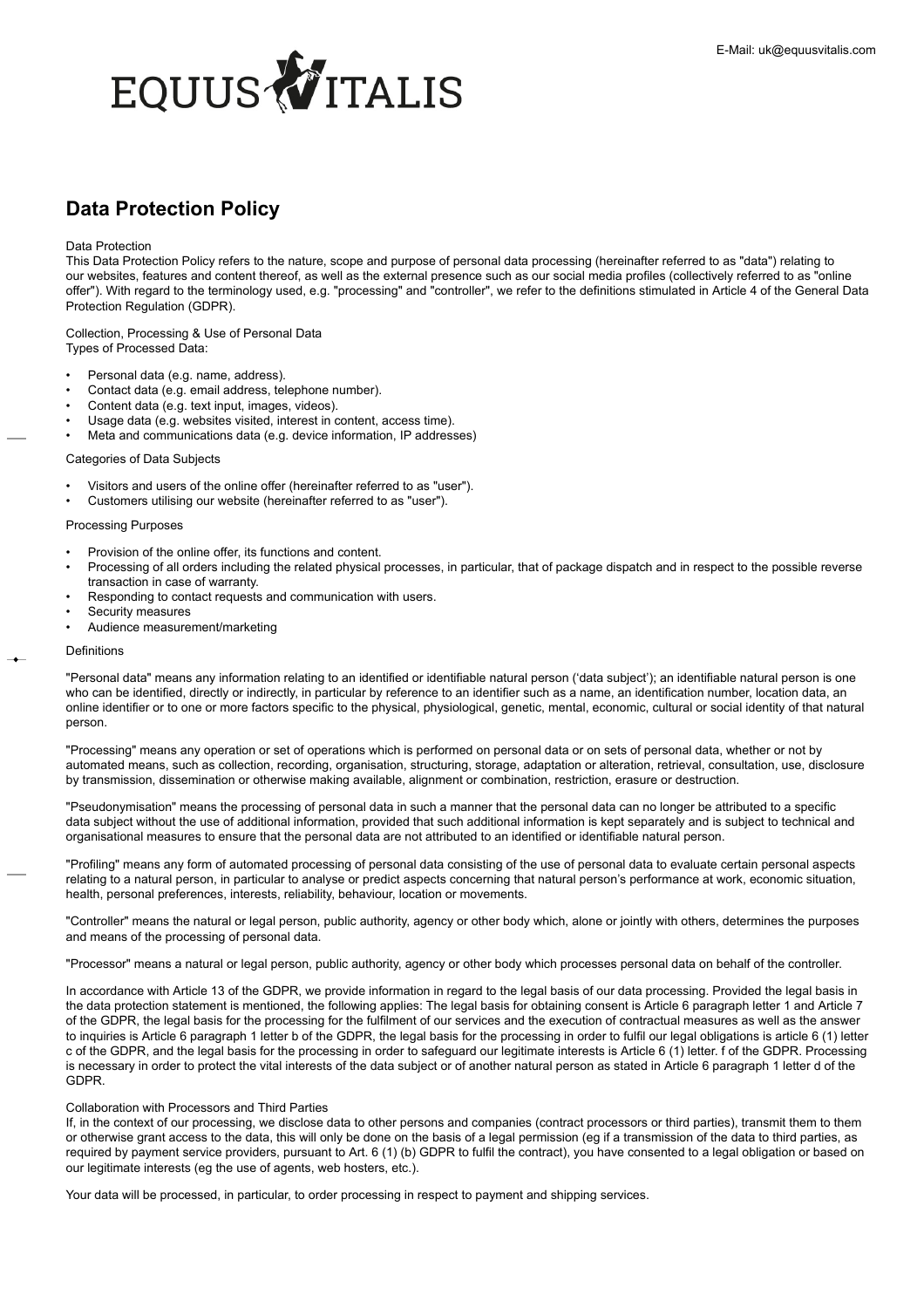

If we commission third parties to process data on the basis of a so-called "contract processing contract", this is done on the basis of Art. 28 GDPR.

# Payment Data

Your payment data is encrypted during the order processed and transferred via the internet. We never gain access to your payment data thanks to special embedding used during the order process and are therefore not the processors of the data. The data is processed exclusively by these payment service providers:

Credit Card and Paypal Payments SIX Payment Services (Europe) S.A. 10, rue Gabriel Lippmann L-5365 Munsbach Luxembourg dataprotection@six-group.com

Sofort Transfers via Klarna Klarna Bank AB (publ) Sveavägen 46 111 34 Stockholm Sweden datenschutz@klarna.de

RatePay RatePAY GmbH Franklinstraße 28-29 10587 Berlin datenschutz@ratepay.com

# Shipping Data

In order to improve our service, we work together with a third party service provider who processes parcel tracking numbers and publishes more detailed information regarding the status of a parcel. Third party information:

parcelLab GmbH Schillerstraße 23a 80336 Munich **Germany** info@parcellab.com

# Data Transmission in Third-Party Countries

If we process data in a third country (ie outside the European Union (EU) or the European Economic Area (EEA)) or in the context of the use of third-party services or disclosure or transmission of data to third parties, this will only be done if it is to fulfil our (pre) contractual obligations, on the basis of your consent, on the basis of a legal obligation or on the basis of our legitimate interests. Subject to legal or contractual permissions, we process or have the data processed in a third country only in the presence of the special conditions of Art. 44 et seq. GDPR. That the processing is e.g. on the basis of specific guarantees, such as the officially recognized level of data protection (eg for the US through the Privacy Shield) or compliance with officially recognized special contractual obligations (so-called "standard contractual clauses").

**Withdrawal Withdrawal** 

You have the right to consent according to. Art. 7 para. 3 of the GDPR. This right to consent also applies to data processed in the future.

You may at any time object to the future processing of your data in accordance with Art. 21 of the GDPR. Where the data subject objects to processing for direct marketing purposes, the personal data shall no longer be processed for such purposes.

### Rights of the Data Subject

The user shall have the right to obtain from the controller confirmation as to whether or not personal data concerning him or her are being processed, and, where that is the case, access to the personal data and the controller shall provide a copy of the personal data undergoing processing as in accordance with Article 15 of the GDPR.

The user shall have the right to obtain from the controller without undue delay the rectification of inaccurate personal data or incomplete personal data concerning him or her in accordance with Article 16 of the GDPR.

The user shall have the right to obtain from the controller the erasure of personal data concerning him or her without undue delay and the controller shall have the obligation to erase personal data without undue delay in accordance with Article 17. The user shall have the right to obtain from the controller restriction of processing of personal data in accordance with Article 18 of the GDPR.

The user shall have the right to receive the personal data concerning him or her, which he or she has provided to a controller, in a structured, commonly used and machine-readable format and have the right to transmit those data to another controller without hindrance from the controller to which the personal data have been provided in accordance with Article 20 of the GDPR.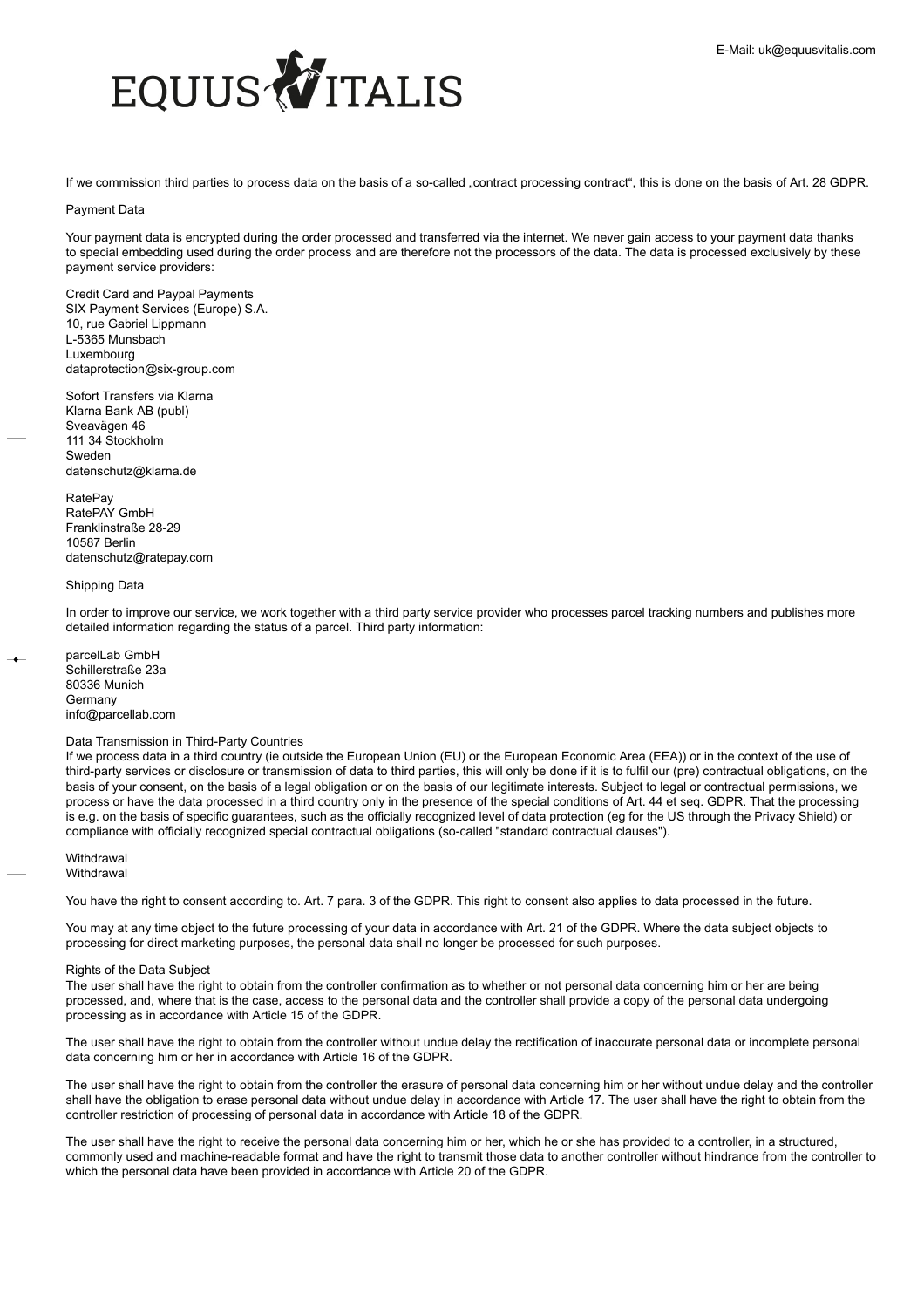

The user shall have the right to lodge a complaint with a supervisory authority in accordance with Article 77 of the GDPR.

### Data Usage for Advertising Purposes

Your personal data is used to improve your shopping experience and shape it to suit your requirements. The information used to achieve this is the data already available to us, e.g. via your internet connection, the chosen end device, the operating system, the date, the time at which our website was visited or the pages accessed as well as information that was provided to us by you. You may object to the use of your personal data for advertising purposes at any time. A notification via email, letter or fax would suffice. You can find our contact details [here](http://https://www.equusvitalis.at/info/kontakt).

# Newsletters

The following information is intended to inform you about the content of our newsletter, the subscription, shipping and statistical evaluation procedures, as well as your right of opting out. By subscribing to our newsletter, you agree to receive it and to the described procedures.

We send newsletters, emails and other electronic notifications with advertising information (hereinafter "newsletter") only with the consent of the recipient or legal permission. Insofar as the content of the newsletter is concretely described as part of a subscription, it is relative for the consent of the users. Otherwise, our newsletters only contain information concerning our products and the relevant information thereof (e.g. safety instruction), special offers, promotions and information about our company.

Double opt-in and logging: Subscribing to our newsletter is part of a so-called double opt-in procedure. This means that you will receive an email after subscribing requesting you to confirm your subscription. This confirmation is necessary so that nobody can subscribe with an email address that is not their own. Subscription to the newsletter will be logged as proof of the subscription process in accordance with legal requirements. This includes the storage of the subscription and confirmation time as well as the IP address. Similarly, changes to your data stored with the emailing service provider will be logged.

Subscription details: To subscribe to the newsletter, all you have to do is enter your email address. Optionally, we ask that you provide your first and last name. These are only used to personalize the newsletter.

The dispatch of the newsletter and the associated performance measurement are based on a consent of the recipients according to Article 6 paragraph 1 letter a, Art. 7 GDPR in conjunction with section107 paragraph 2 of the Telecommunications Act, or if consent is not required, based on our legitimate interests in direct marketing according to Article 6 paragraph 1 letter f GDPR in conjunction with section 107 (2) and the like 3 of the Telecommunications Act.

The logging of the registration process is based on our legitimate interests in accordance with Article 6 paragraph 1 letter f of the GDPR. Our interest lies in the use of a user-friendly and secure newsletter system, which serves both our business interests and the expectations of the users and also allows us to prove our consent.

### Termination/Cancellation

The user can terminate the receipt of our newsletter at any time, i.e. revoke your consent. The newsletter cancellation link can be found at the bottom of each newsletter. We may save the submitted email addresses for up to three years based on our legitimate interests before deletion thereof to provide prior consent. The processing of this data is limited to the purpose of a possible defence against claims. An individual request for cancellation is possible at any time, provided that at the same time the former existence of a consent is confirmed.

### Email Marketing Service

The newsletter is distributed via the email service company, Amazon Web Services, Inc., 410 Terry Avenue North, Seattle WA 98109, United States. The service provider operates a data centre in Germany, which is used for dispatching emails. The privacy policy of the email service provider can be viewed here: [https://aws.amazon.com/en/privacy/](https://aws.amazon.com/privacy/?nc1=h_ls). The email service provider is based on our legitimate interests in accordance to Article 6 paragraph 1 letter f of the GDPR and a contract processing agreement according to Article 28 paragraph 3 section 1 of the GDPR.

The claim is limited to the Amazon AWS product "Simple Email Service". Consequently, only the actual dispatch of the newsletter is part of data processing. On the part of Amazon AWS, there is no structured archiving of personal data.

### Taboola

Our website utilises the service of Taboola Inc. (28 West 23rd St. 5th fl., New York, NY 10010, www.taboola.com ). Taboola is a discovery content platform that delivers personalised recommendation to the user. The user profile does not allow any conclusions to be made upon your person.

Further information about deactivating Taboola cookies can be found here: https://www.taboola.com/privacy-policy (Opt-ou information can be found under "Site Visitor Choices").

# Cookies

Cookies are small text files that are stored on a user's computers. Different types of information can be stored within the text files. A cookie is primarily used to store information about a user (i.e. the device on which the cookie is stored) during or after their visit on a website. Session cookies are cookies that are deleted after a user leaves a website and closes the browser. In the case of session cookies, the contents of a shopping cart in an online shop or a login status are saved. Persistent cookies remain stored even after the browser has been closed. Thus, a login status, for instance, will be saved if the user visits the website after several days. Likewise, user interests can be stored which as used for range measurement or marketing purposes. A third-party cookie refers to cookies that are offered by providers that do not manage the website that is being visited. Cookies offered by the person that manages the website are called first-party cookies.

We can use session or persistent cookies and clarify these in the context of our privacy policy.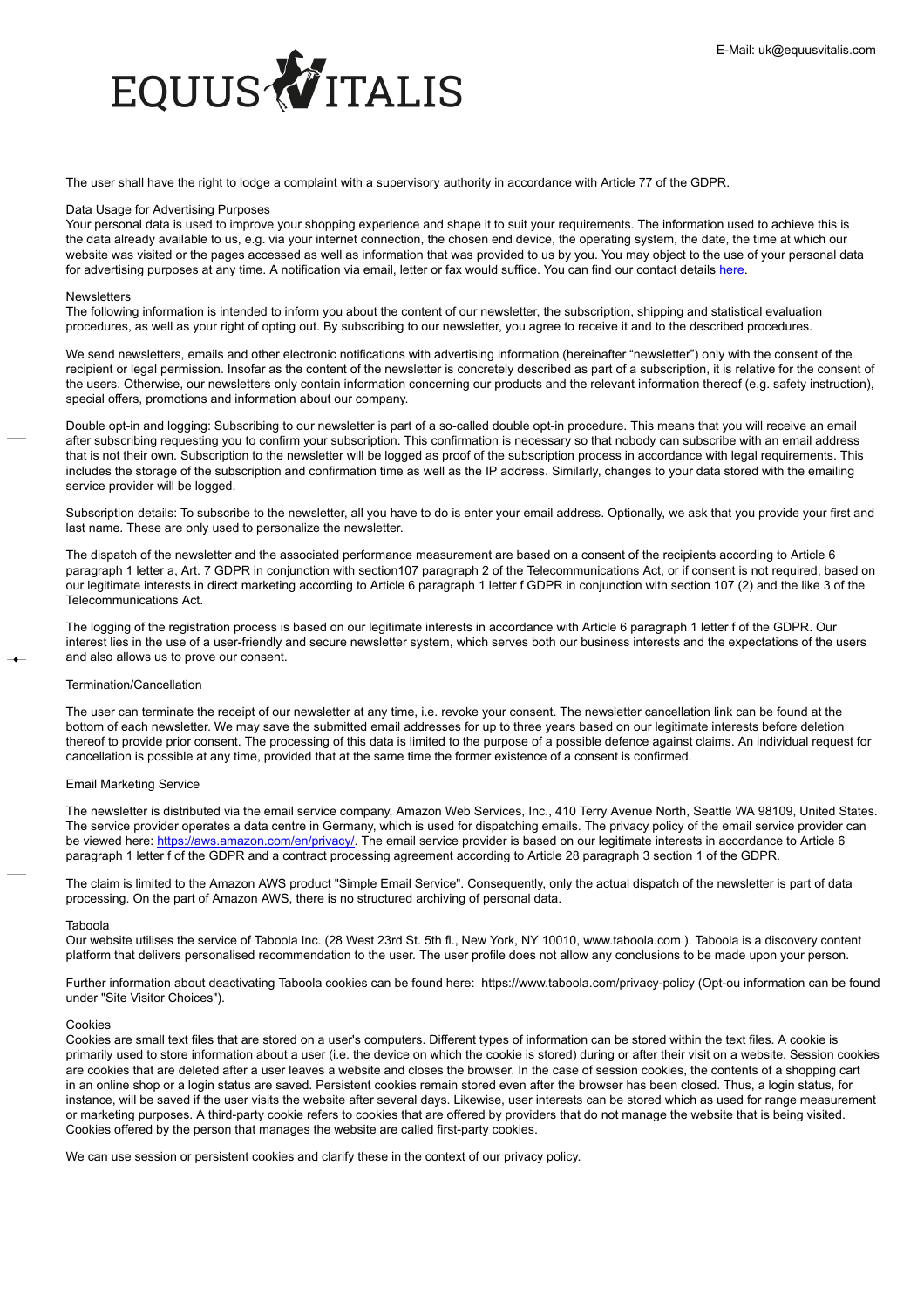

The user is requested to disable the settings in their browser if they do not want any cookies stored, Saved cookies can be deleted in the system settings of the browser. The exclusion of cookies can lead to functional restrictions of the website being visited.

A general contradiction explaining the use of cookies used for online marketing purposes can be found in a variety of services, especially in the case of tracking, via the US website http://www.aboutads.info/choices/ or the EU site [http://www.youronlinechoices.com/](https://www.youronlinechoices.com/). Furthermore, the storage of cookie can be switched off in the browser settings. Please note that, once the settings have been changed, not all the features available on this website may be used.

# Google Analytics with "Anonymize IP" Extention

Based on our legitimate interests (i.e. interest in the analysis, optimisation and economical operation of our online offering pursuant to Art. 6 (1), letter f. GDPR), we use Google Analytics, a web analysis service of Google LLC ("Google"). Google uses cookies. The information generated by the cookies regarding the use of the online offering by the user is generally transmitted to a Google server in the USA where it is stored.

Google is certified under the Privacy Shield agreement and thereby guarantees compliance with European data protection law (https:// www.privacyshield.gov/participant?id=a2zt000000001L5AAI&status=Active).

Google uses this information on our behalf in order to evaluate the use of our online offering by the users, compile reports about the activities within this online offering and provide us with additional services related to the use of this online offering and the internet. In doing so, pseudonymised usage profiles for the users may be prepared from the processed data.

We only use Google Analytics with activated IP anonymisation. This means that the IP address of users within member states of the European Union or other states in the European Economic Area is shortened by Google. Only in exceptional cases is the full IP address transferred to a Google server in the USA and shortened there.

The IP address transferred by the user's browser is not combined with other data by Google. Users can prevent the storage of cookies by configuring the settings of their browser software accordingly. Furthermore, users can prevent the capture of data generated by the cookie and related to their use of the online offering by Google as well as the processing of these data by Google by downloading and installing the browser plug-in available under the following link: https://tools.google.com/dlpage/gaoptout?hl=en.

Further information about the use of data by Google, settings and rights to object is available in the Google data privacy statement (https:// policies.google.com/technologies/ads) and the settings for the display of advertisements by Google (https://adssettings.google.com/authenticated).

The personal data of users are erased or anonymised after 14 months.

# Google Universal Analytics

We use Google Analytics in the "Universal Analytics" version. "Universal Analytics" is a Google Analytics process that prepares the user analysis on the basis of a pseudonymised user ID and thereby creates a pseudonymised user profile with information from the use of various devices (known as cross-device tracking).

# Formation of Target Groups with Google Analytics

We use Google Analytics in order to display the advertisements placed within advertising services of Google and its partners only to those users who have shown an interest in our online offering, or who exhibit certain characteristics (e.g. interest in certain topics or products determined based on the websites that are visited), which we transmit to Google (known as Remarketing Audiences or Google Analytics Audiences). With the help of Remarketing Audiences, we also want to ensure that our advertisements correspond to the potential interests of users.

# Google Remarketing & Conversion Measurements

We use the services of Google LLC, 1600 Amphitheater Parkway, Mountain View, CA 94043 on the basis of our legitimate interests (i.e. interest in the analysis, optimisation and economic operation of our online service within the scope of Article 6 (1) letter f of the GDPR, USA, ("Google").

Google is certified under the Privacy Shield Agreement, which provides a guarantee to comply with European privacy legislation (https:// www.privacyshield.gov/participant?id=a2zt000000001L5AAI&status=Active).

We use Google's online marketing tool, AdWords, to place ads on the Google advertising network (e.. in search results, in videos, on websites, etc.). This allows us to display ads for and within the scope of our website and online offer in order to only present ads to users that potentially match their interests. For instance, if a user is being presented with products that he/she has shown interest in on a different website, it is referred to as "remarketing". When our or other websites are being accessed, whereby the Google advertising network is active, Google will immediately execute a Google code and so-called (re)marketing tags (invisible graphics or code also referred to as "web beacons") are incorporated into the website. With the help of these tags an individual cookie, i.e. a small text file, is saved on the user's device. Comparable technologies can also be used instead of cookies. The file records which websites the user has visited, or which content the user is interested in as well as technical information about the browser and operating system, referring websites, visiting times and other information regarding the use of the online offer.

Furthermore, we receive an individual "conversion cookie". The information obtained is used by Google to generate conversion statistics on our behalf. However, we only receive the anonymous total number of users who clicked on our ad and were redirected to a conversion tracking tag page. We do not receive any information that personally identifies users.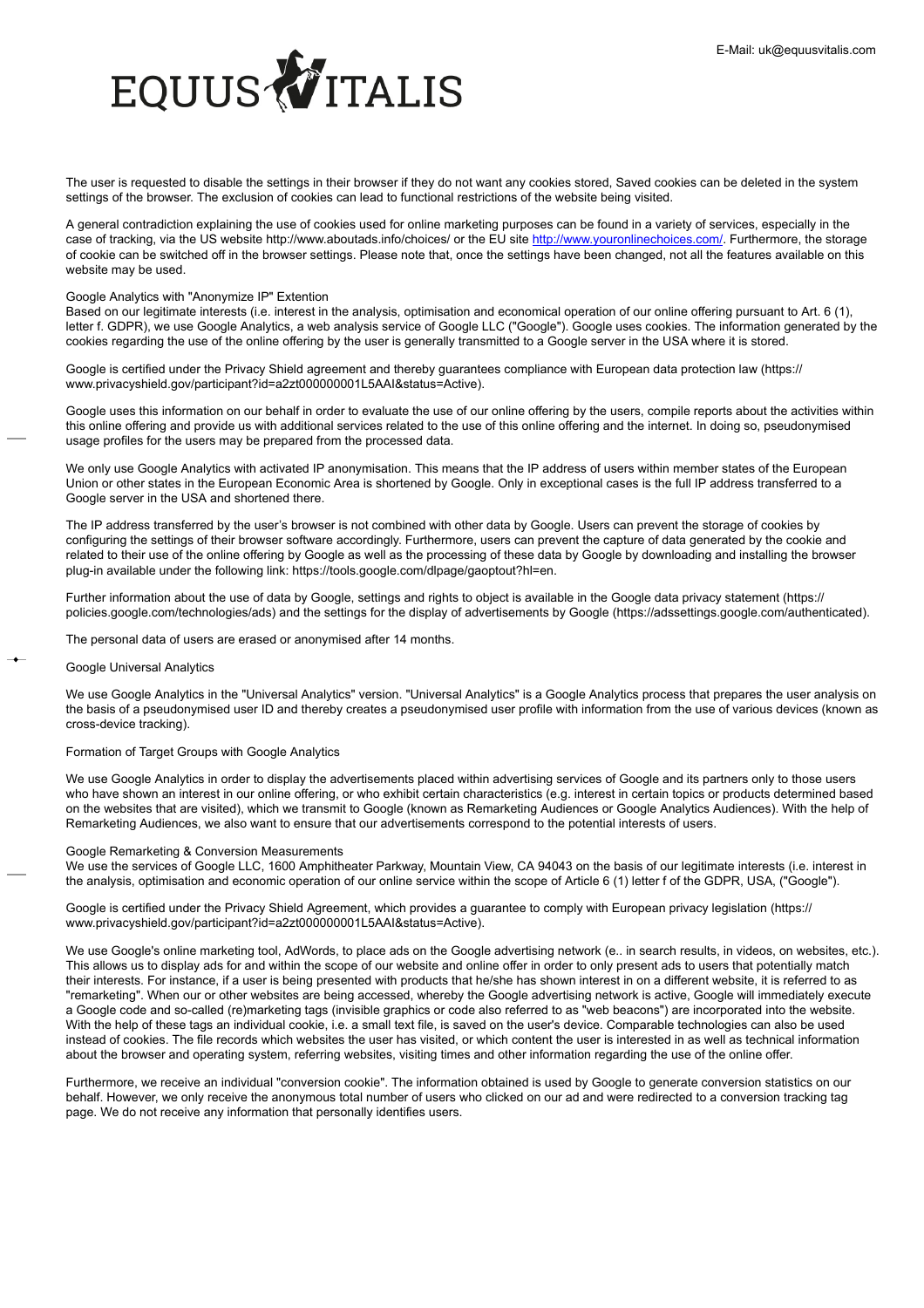

The user data is processed within the Google advertising networking using a pseudonym. This means that Google does not store or process the user's name or email address but rather the relevant, cookie-related data within pseudonymous user profiles. Thus, the ads are not displayed to a specific, identifiable person but rather to the owner of the cookie and not their personal identity. This does not apply if the user has explicitly allowed Google to process the data by other means. The user information collected is transmitted to Google and stored on Google servers in the United **States** 

For more information about Google's data usage, settings and possibilities of revocation, please read Google's Private Policy (https:// policies.google.com/technologies/ads) as well as the settings regarding the display of ads via Google (https://adssettings.google.com/authenticated).

# Facebook Pixel, Custom Audiences and Facebook Conversion

Based on our legitimate interests in the analysis, optimisation and economical operation of our online offering and for these purposes, our online offering uses what is called the "Facebook pixel" of the social network Facebook operated by Facebook Inc., 1 Hacker Way, Menlo Park, CA 94025, USA or, if you are resident in the EU, by Facebook Ireland Ltd., 4 Grand Canal Square, Grand Canal Harbour, Dublin 2, Ireland ("Facebook").

Facebook is certified under the Privacy Shield agreement and thereby guarantees compliance with European data protection law (https:// www.privacyshield.gov/participant?id=a2zt0000000GnywAAC&status=Active).

The Facebook pixel allows Facebook to identify the visitors to our online offering as a target group for this display of advertisements (known as Facebook ads). Accordingly we use the Facebook pixel in order to display the Facebook ads placed by us only to those Facebook users who have shown an interest in our online offering, or who exhibit certain characteristics (e.g. interest in certain topics or products determined based on the websites that are visited), which we transmit to Facebook (known as Custom Audiences). We also use the Facebook pixel to ensure that our Facebook ads correspond to the potential interests of users and are not perceived as bothersome. With the help of the Facebook pixel, we are also able to understand the effectiveness of Facebook ads for statistical and market research purposes by seeing whether users were forwarded to our website after clicking a Facebook advertisement (known as conversion).

Facebook processes the data according to Facebook's data usage guideline. Corresponding general information about the display of Facebook ads in Facebook's data usage guideline: https://www.facebook.com/about/privacy/. Specific information and details about the Facebook pixel and its functionality is available in the Facebook help section: https://www.facebook.com/business/help/651294705016616.

You can object to the recording of data by the Facebook pixel and their use for the display of Facebook ads. To choose what types of advertisements are displayed to you on Facebook, you can call up the page set up by Facebook and follow the instructions for configuring usagebased advertising settings: https://www.facebook.com/settings?tab=ads. The settings are platform-independent, meaning they apply to all devices including desktop computers and mobile devices.

You can also object to the use of cookies for the purpose of measuring coverage and for promotional purposes on the deactivation page of the network advertising initiative (http://optout.networkadvertising.org/) and on the US website (http://www.aboutads.info/choices) or the European website (http://www.youronlinechoices.com/uk/your-ad-choices/).

### Bing Ads

Based on our legitimate interest in the analysis and optimisation of our advertisements we use the conversion and tracking tool "Bing Ads" by Microsoft (Microsoft Corporation, One Microsoft Way, Redmond, WA 98052-6399, USA). If personal data is used in this context it is used in compliance with Art. 6 (1) of the GDPR. To use this tool, Microsoft Bing Ads places a cookie on your device if you reach our website by clicking on a Microsoft Bing advertisement. We can then see that someone clicked on the ad, was redirected to our online offer and reached a previously determined landing page (the so-called "conversion page"). We only learn the total number of users that clicked on the Bing ad. No IP addresses are stored. We do not receive any personal Information regarding the identity of the user.

Microsoft is certified under the Privacy Shield Agreement, which guarantees that the level of data protection is kept at the valid level required in the EU. (<https://www.privacyshield.gov/participant?id=a2zt0000000KzNaAAK&status=Active> ).

If you do not want to participate in the Bing Ads tracking process, you can also disable the the cookies required in your browser settings or use the Microsoft opt-out page: [http://www.youronlinechoices.com/uk/your-ad-choices/.](http://www.youronlinechoices.com/uk/your-ad-choices/)

For more information about privacy and cookies used with Microsoft Bing Ads, please refer to the Microsoft Privacy Policy: [https://](https://privacy.microsoft.com/de-de/privacystatement) [privacy.microsoft.com/en-us/privacystatement](https://privacy.microsoft.com/de-de/privacystatement) .

### intelliAD

Our website uses the services of intelliAd Media GmbH, Sendlinger Str. 7, 80331 Munich. Anonymised data is captured and aggregated for the design and optimisation of this website and user profiles are created from the data using pseudonyms. intelliAD tracking stores cookies offline. Anonymized usage data and profiles can be used by the website operator as well as other intelliAd customers for the identification of user interests without any conclusion as to your identity as a website visitor. You have the right to object to the data storage of your (anonymized) data for future use by selecting the intelliAd opt-out function.

# Social Media Online Presence

We maintain a social media online presence and other platforms in order to communicate with customers, interested parties and active users, and to inform them about our services. When viewing the respective networks and platforms, the business conditions and data processing policies of the respective operators apply.

We would like to point out that the users' data may be processed outside the European Union. This may result in risks to users because e.g. the enforcement of user rights could be made more difficult. With respect to US providers certified under the Privacy Shield, we point out that they are committed to respecting EU privacy standards.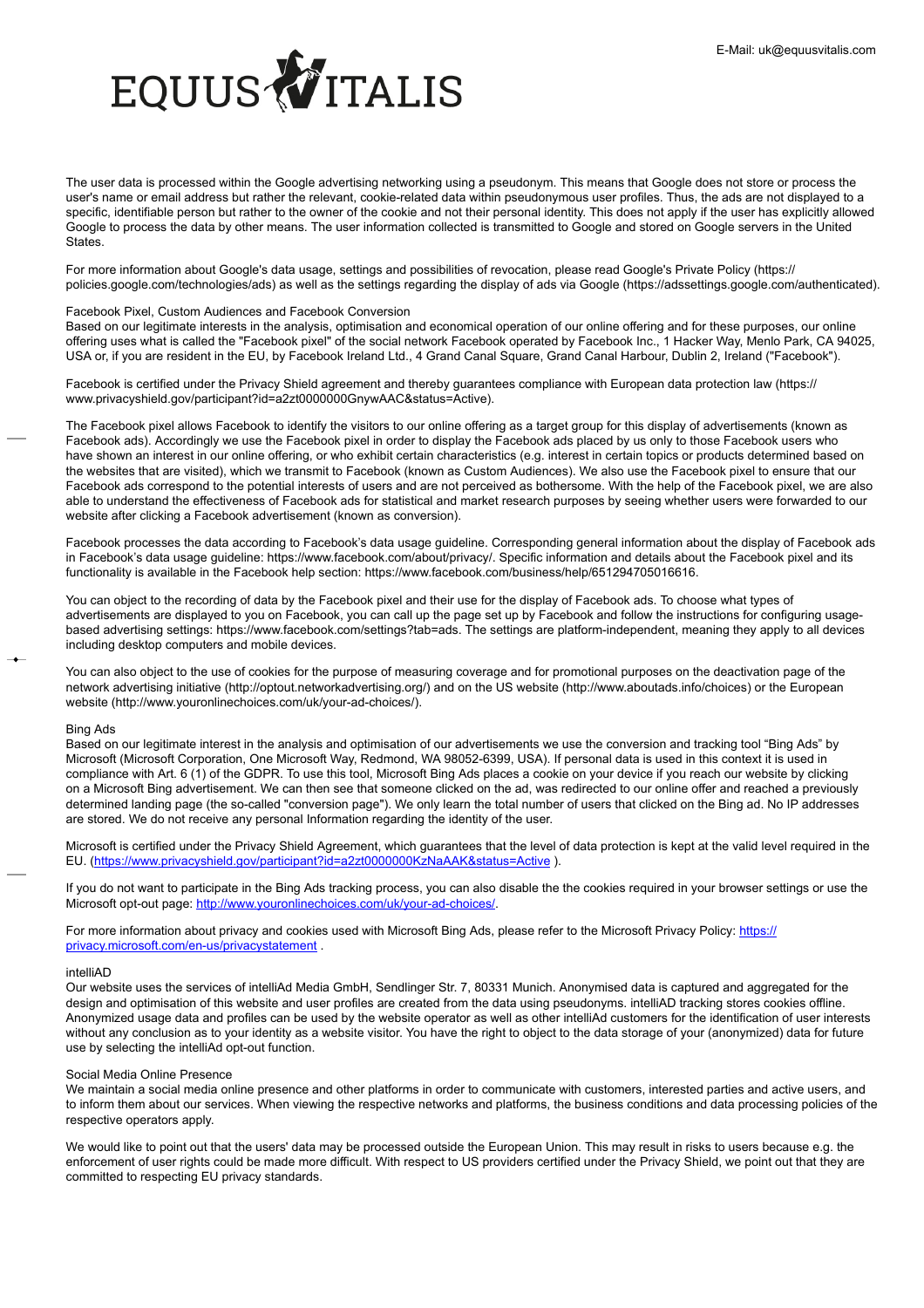

Furthermore, the user's data is usually processed for market research and advertising purposes. Thus, e.g. user profiles are created from user behaviour and the resulting interests of the users. The usage profiles may, in turn, be used to e.g. place advertisements inside and outside the platforms that are presumably in line with users' interests. For these purposes, cookies are usually stored on the users' computers, in which the user behaviour and the interests of the users are stored. Furthermore, in the usage profiles, data can also be stored independently of the devices used by the users (in particular if the users are members of the respective platforms and logged in to them).

The processing of personal data linked to the user is based on our legitimate interests in effective information of users and the communication with users in accordance with. Art. 6 para. 1 lit. f. GDPR. If the users are asked by the respective providers for consent to data processing (that is, they declare their agreement, for example, by ticking a checkbox or confirmation a button), the legal basis of the processing is in accordance to Art. 6 para. a., Art. 7 GDPR.

For a detailed description of the respective processing and the possibilities of contradiction (opt-out), we refer to the following linked information of the provider.

Also, in the case of requests for information and the assertion of user rights, we point out that these can be claimed most effectively from the providers. Only the providers have access to the data of the users and can take appropriate measures directly and provide information. If you still need help, then you can contact us.

- Facebook (Facebook Ireland Ltd., 4 Grand Canal Square, Grand Canal Harbour, Dublin 2, Irland) data privacy statement: https:// www.facebook.com/about/privacy/, Opt-Out: https://www.facebook.com/settings?tab=ads and http://www.youronlinechoices.com, Privacy Shield: https://www.privacyshield.gov/participant?id=a2zt0000000GnywAAC&status=Active.
- Google/ YouTube (Google LLC, 1600 Amphitheatre Parkway, Mountain View, CA 94043, USA) data privacy statement: https:// policies.google.com/privacy, Opt-Out: https://adssettings.google.com/authenticated, Privacy Shield: https://www.privacyshield.gov/participant? id=a2zt000000001L5AAI&status=Active.
- Instagram (Instagram Inc., 1601 Willow Road, Menlo Park, CA, 94025, USA) data privcy statement/opt-out: http://instagram.com/about/legal/ privacy/.

# Security Measures

Taking into account the state of the art, the costs of implementation and the nature, scope, context and purposes of processing as well as the risk of varying likelihood and severity for the rights and freedoms of natural persons, the controller and the processor shall implement appropriate technical and organisational measures to ensure a level of security appropriate to the risk, including inter alia as appropriate:

the pseudonymisation and encryption of personal data;

the ability to ensure the ongoing confidentiality, integrity, availability and resilience of processing systems and services;

the ability to restore the availability and access to personal data in a timely manner in the event of a physical or technical incident;

a process for regularly testing, assessing and evaluating the effectiveness of technical and organisational measures for ensuring the security of the processing.

# Product & Order Reviews

In order to maintain our quality of service and that of the products on offer, we request the customer's opinion and feedback after the business transaction has been completed.

For this purpose, we process the order and order data with the review site "Verified Reviews" by Net Reviews SAS.

Should you encounter any problems, please do not hesitate to contact us in advance. We do our best to resolve any concerns in a timely fashion. Please review our service and products once we have had the opportunity to solve the issue beforehand.

Net Reviews SAS, a French simplified joint-stock company (SAS) registered in the Marseille Trade and Companies Register (RCS) under number 750 882 375, is the provider of an IT solution for gathering reviews pertaining to the quality of the E-commerce Service provided by web merchants.

Verified Reviews and the customer agree to comply with the law governing the collection, processing and distribution of personal data in relation to the processing of such data.

In particular, Verified Reviews guarantees that customers, users and site visitors have a right of access to personal information stored, as well as the right to modify, correct, block, delete or oppose the processing of such data.

The following data is transferred to Net Reviews SAS and processed to collect ratings:

- Surname
- First name
- E-mail address
- Date and order number
- Name and internal as well as international references (GTIN / ISDNF) of the ordered product

The following data will be made available through the publication of ratings:

- First name
- First letter of the surname
- Date and time of review submission
- Date of purchase experience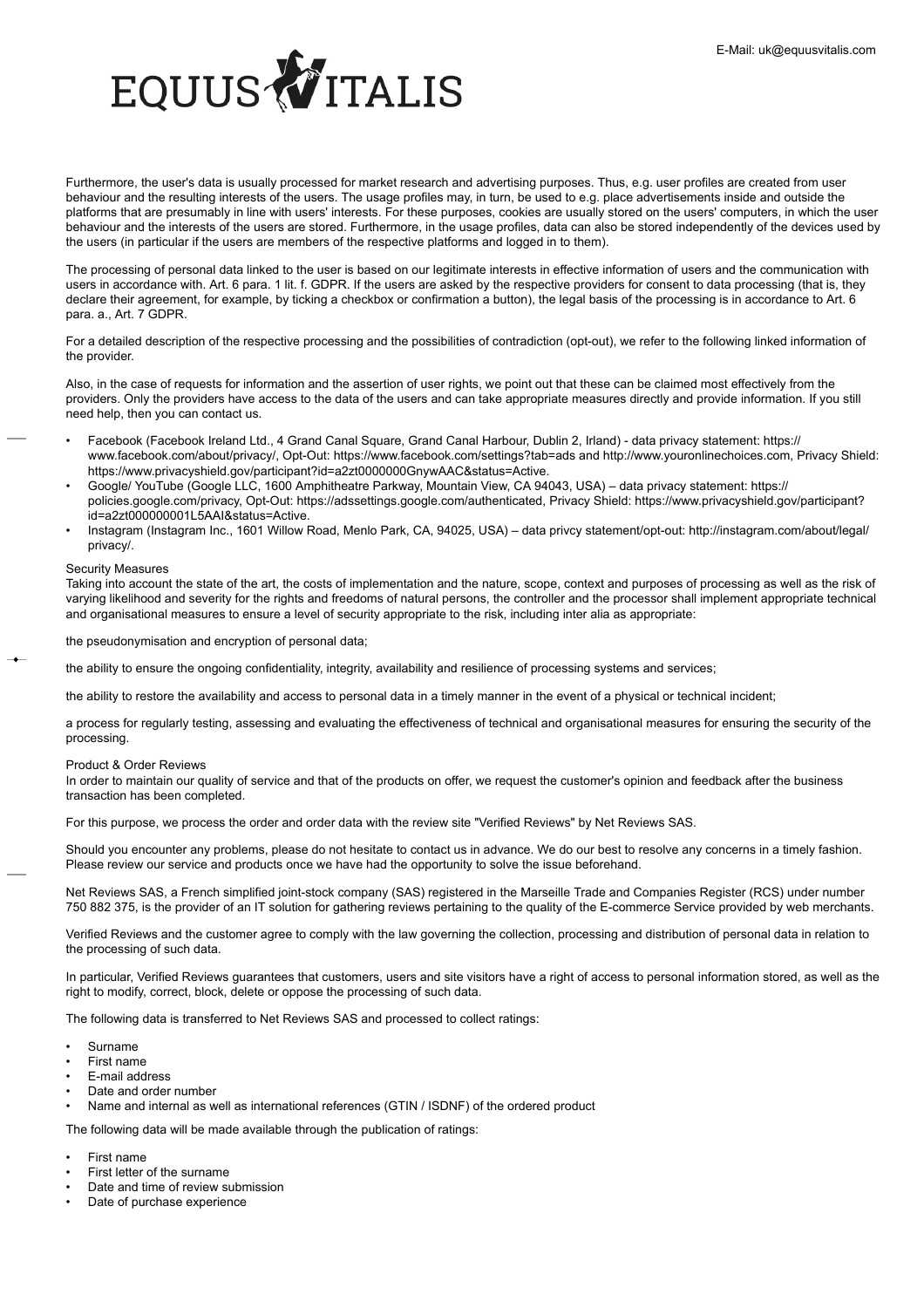

### • Product purchased

Place of purchase or of service delivery

More information about the company can be found here: <https://www.verified-reviews.co.uk/>

### Participation in Affiliate Partner Programs

Within our online services, we use, on the basis of our legitimate interests (i.e. interest in the analysis, optimising, and economic operation of our online services) pursuant to Article 6 (1) (f) GDPR, tracking measures customary in the trade, insofar as these are required for the operation of the affiliate system. In the following paragraphs, we inform users of the technical background.

The services offered by our contractual partners may be advertised and linked as well on other websites (so-called affiliate links or after buy systems, if for example links or services of third parties are offered after the conclusion of a contract). The operators of the website concerned receive a commission if the user follows the affiliate links and subsequently make use of the offers.

In summary, it is required for our online service that we be able to trace whether users interested in affiliate links and/or the goods available at our business, subsequently make use of the offers at the initiative of the affiliate link or our online platform. For this purpose, the affiliate links and our offers are supplemented with certain values which may be placed as a part of the link or otherwise, e.g. in a cookie. The values include in particular the referrer website, time, an online ID of the operator of the website on which the affiliate link was situated, an online ID of the offer concerned, an online ID of the user, and values specific to tracking such as advertising material ID, partner ID, and categorization.

The online IDs of users used by us are pseudonym values. This means that the online ID itself does not contain personal data such as name or email address. They only assist us in determining whether the same user who clicked on an affiliate link, or who, through our website, took an interest in one of our products, made use of the offer, i.e. concluded a contract with the provider. However, the online ID is personal insofar as the online ID together with other user data are available to the partner business and also to us. Only in this way is the partner business able to inform us whether such user accepted the offer and whether we may pay out the bonus.

We collaborate with Awin (for more information klick [here\)](#page-0-0) and Belboon. These are so-called tracking cookies that provide our partners with order provisioning data. The data does not contain personal data or information about the order or ordered products.

### Server Log Files

We automatically collect and store information in so-called server log files, which your browser automatically sends to us when enquiring about our website. The information comprises:

- the type and version of the browser used
- the operating system used
- referrer URL
- the hostname of the computer being accessed
- time of the server request

This mainly serves as quality assurance of our services. The data cannot be assigned to specific persons. The data is not merged with other data sources. We reserve the right to check this data retrospectively if specific indications for illegal use come to our attention.

# Data Erasure

The data processed by us is deleted or the processing thereof limited in accordance with Articles 17 and 18 of the GDPR. Unless explicitly stated in this Privacy Policy, the data stored by us is deleted as soon as it is no longer required for its purpose and the deletion does not conflict with any statutory storage requirements. Unless the data is deleted because it is required for other and legitimate purposes, its processing will be restricted. This means that the data is blocked and not processed for other purposes. This applies, for example, to data that must be kept for commercial or tax reasons.

According to the legal requirements in Germany, the storage takes place for 10 years according to §§ 147 paragraph 1 AO, 257 paragraph 1 No. 1 and 4, paragraph. 4 HGB (books, records, management reports, accounting documents, trading books, for taxation relevant Documents, etc.) and 6 years in accordance with § 257 (1) no. 2 and 3, para. 4 (commercial letters).

According to legal regulations in Austria, the storage takes place in for 7 years in accordance with § 132 exp. 1 BAO (accounting documents, documents / invoices, accounts, documents, business documents, statement of income and expenses, etc.), for 22 years in connection with land and for 10 years in the case of documents related to electronically supplied services, telecommunications, broadcasting and television services provided to non-EU companies in EU Member States for which the Mini-One-Stop-Shop (MOSS) is used.

In the event of deletion, our system will be rendered unrecognizable and unrecoverable using an irreversible pseudonymization procedure.

Consent to data processing upon a job application at niceshops GmbH 1. Consent

By applying for or registering with niceshops GmbH, you consent to the processing of your personal data in connection with a job application. Your data is stored and processed on BambooHR partner software system.

# 2. Data protection and data confidentiality

Data protection is important to us. niceshops GmbH has taken the necessary organisational and technical measures to ensure the confidentiality of your application.

3. Use of your personal data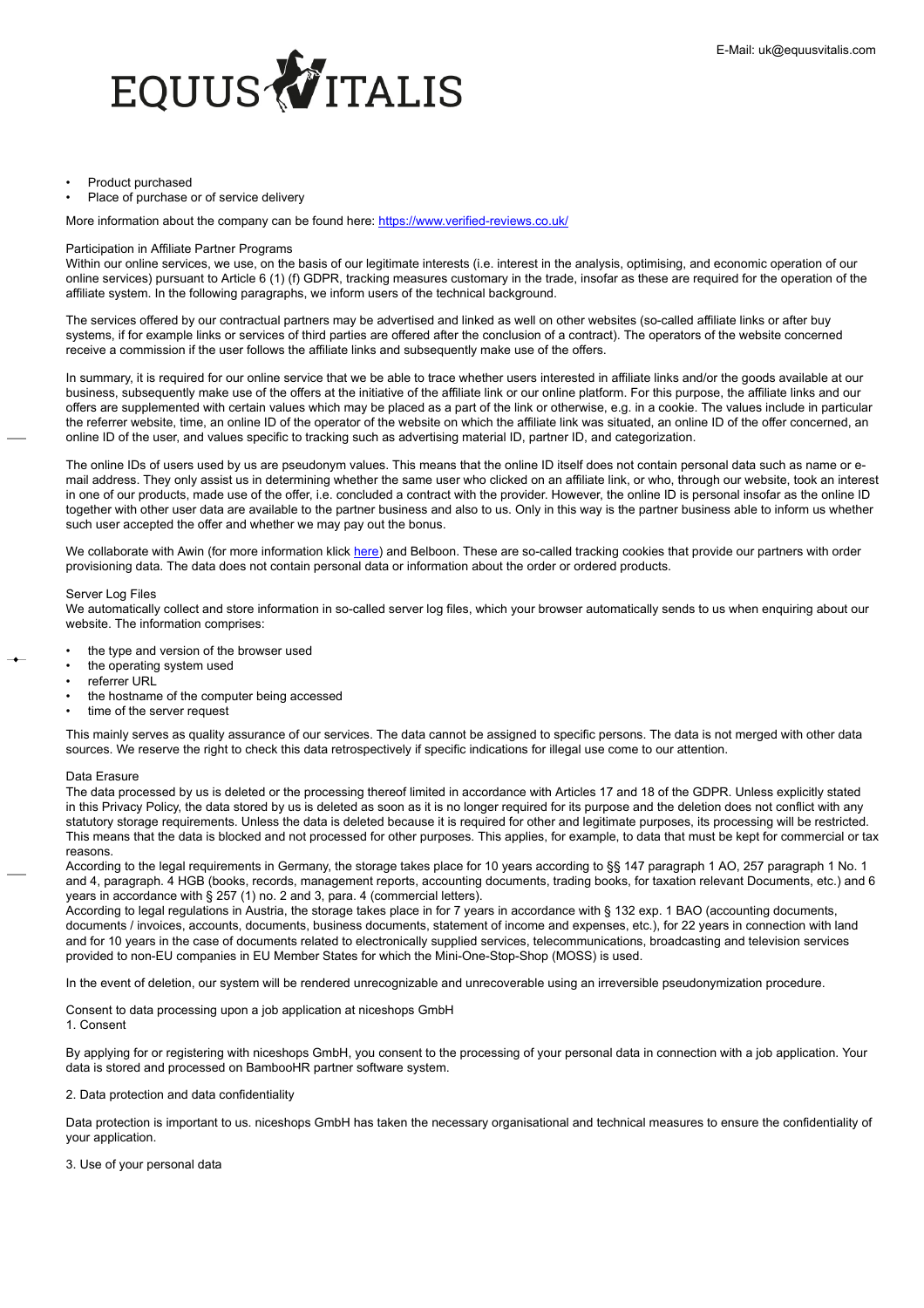

During the application process, the contact details such as postal address, e-mail address and telephone numbers are stored in the applicant's database, along with their title, surname and first name. In addition, application documents such as the cover letter, curriculum vitae, vocational training certificates, theoretical and work certificates are captured and saved.

The data will be stored, evaluated, processed or transferred internally only as part of your application process. The data is accessible to employees of the niceshops GmbH Human Resources Department and to those responsible for the selection of new niceshops GmbH staff only. Your data will not be transmitted to companies or persons outside niceshops GmbH, nor used for other purposes.

# 4. Right of Access to Personal Data

Upon request, we would be happy to provide you with information about the personal data saved. Please contact our Human Resources Department (jobs@niceshops.com) for more information.

# 5. Storage and Deletion of Data

Your data will be kept for the duration of the application process, during the corresponding legal retention period. If you are employed by niceshops GmbH, your personal data or excerpt thereof will be added to your personal file.

If you have applied but we unable to offer you an appropriate position, we reserve the right to reserve your application. You will be notified if this is the case. If you do not agree or are no longer interested, you have the option of having your data deleted by the Human Resources Department at any time.

### Contact Details

For questions concerning the collection, processing or use of your personal data, for information, rectification, blocking or deletion of data as well as the revocation of consent, please contact: privacy@niceshops.com

# Banner Ads

When the user visits, we used data collected to display banner ads. This refers to web banners that are served by ad networks.

The banner ads display products that the user has previously seen on our website or products that are similar to those seen (retargeting). We only use anonymous data in this case. The user's name or email address is not stored by cookies.

### Our Partner:

Criteo CIL, 32 Rue Blanche, 75009 Paris, France.

Criteo generates an individual code ("hash") with the email address used to create a customer account on our website in order to identify users across all devices. Information about their data protection policy can be found here: http://www.criteo.com/privacy/corporate-privacy-policy/ Information on our to deactivate this service can also be found here.

# Use of YouTube Plugins

Our website embeds videos from the YouTube portal a company of Google Inc. (1600 Amphitheater Parkway, Mountain View, CA 94043, USA). When viewing a YouTube video that is embedded in our website, a connection is established between the YouTube and Google servers. The connection is used to communicate to these servers which of our website pages you have visited. If you are logged into your YouTube account, YouTube assigns this information to your personal user account. The purpose and scope of the data collection and the further processing and use of the data by Google or YouTube, as well as your rights and settings for the protection of your privacy, can be viewed in Google's privacy policy: www.google.com/intl/en/policies/privacy/ . If you do not wish Google or YouTube to assign the data collected through our website directly to your profile with another Google services, you can prevent Google Plugins by uploading add-ons for your browser, such as the script blocker "NoScript" (http://noscript.net/).

### Web Tracking Tools

In the context of retargeting and banner advertisements, we use third-party services. This is usually done using cookies or pixels. Thus, promotional offers will be more useful and interesting for you.

# Adyen Credit Payments

The processing of credit card payments is carried out by our partner Adyen BV, Simon Carmiggelstraat 6 - 50, 1011 DJ Amsterdam. In order to prevent and detect fraud, we provide Adyen with your IP address, billing and delivery address, as well as your delivery details. The data is stored by Adyen BV to protect your credit card against fraud. All data is encrypted. For more information, visit https://www.adyen.com/policies-and-disclaimer/ privacy-policy.

# Use of Facebook Social Plugins

This website uses Facebook (operated by Facebook Inc., 1601 S. California Ave, Palo Alto, CA 94304, USA ) social plugins. The plugins are marked with a Facebook logo, the "Facebook Social Plugin" add on or "Facebook Social Plugin". An overview of the Facebook plugins and how they appear can be found here: https://developers.facebook.com/docs/plugins

When you visit one of our pages that displays such a plugin, your browser connects directly to the Facebook servers. The content of the plugin is transmitted directly from Facebook to your browser and integrated into the website.

By integrating plugins, Facebook is given the information that your browser has accessed, the corresponding page of our website, even if you do not have a Facebook account or are not logged into your Facebook account. This information (including your IP address) is transmitted directly from your browser to a Facebook server in the United States and stored there.